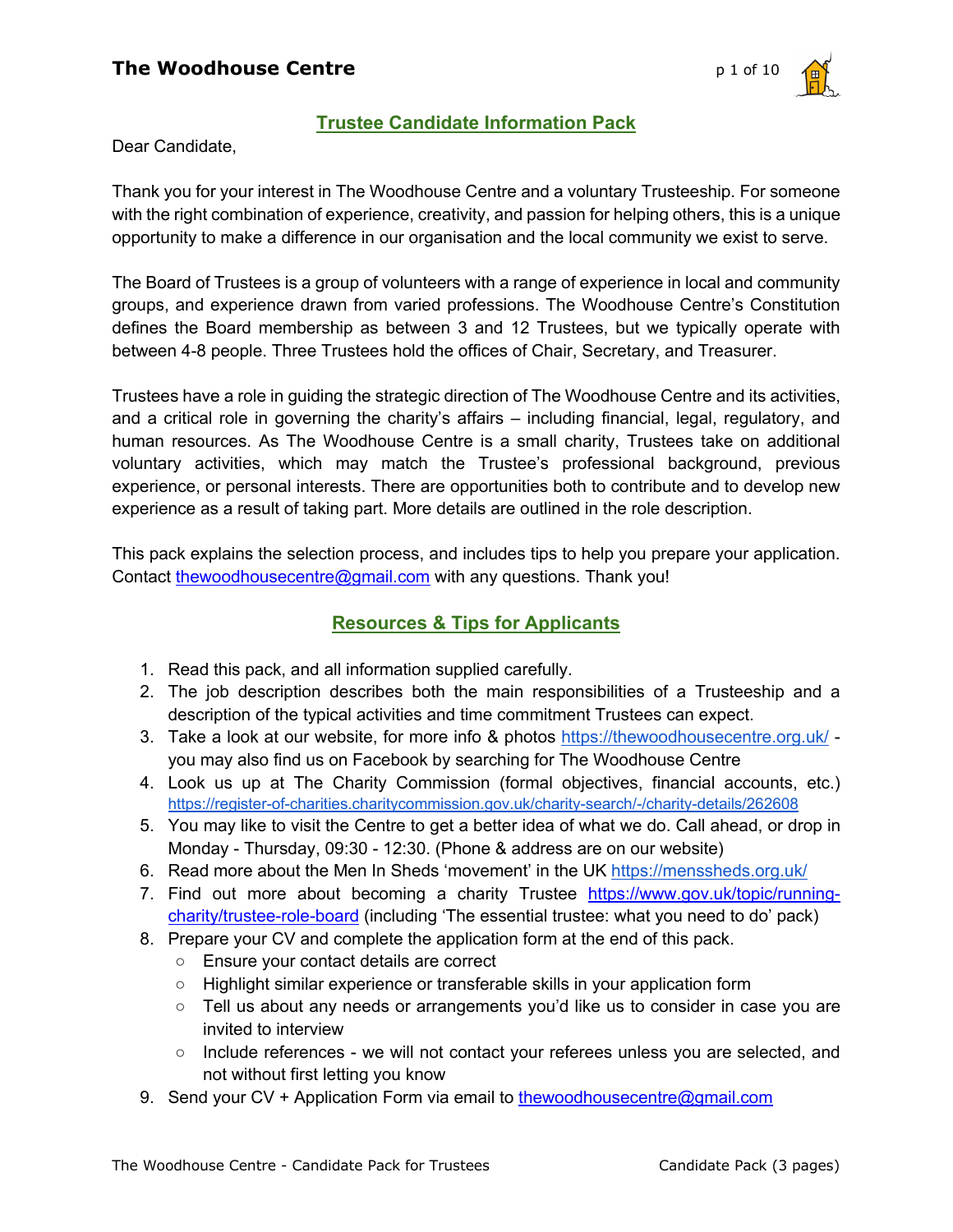

# **Charity Information & Trustees' Priorities**

The Woodhouse Centre began in 1971 as a facility in which local people could come together to work on purposeful activities together - in order to connect with and meet others, to learn to do work with their hands, and produce hand-made objects and crafts. Today our emphasis is on social interaction - both in general, and in relation to crafts and working together to produce handmade items. Members produce knitting, crochet, sewing and needlework products and gifts. We also offer a 'Men In Sheds' wood-working shop equipped with power and hand tools, where wooden products are made - including popular bird boxes & feeding tables, and hedgehog boxes.

Members are retired people or adults otherwise not in full-time employment, with a range of backgrounds, experience, and abilities. They meet in The Centre or the Shed during opening times, working independently or together on craft or hand-made projects. Many projects are chosen by members themselves, but we also offer volunteer-led or guided projects - especially those we know result in products that can be sold in craft sales. We have a few members with upholstery or chair-caning experience, and they work on refurbishment commissions taken in by the Centre or repairing furniture that has been donated and which we later sell. The Shed takes on occasional commissions or repairs, too - depending on the capability of the members working there. We've begun to experiment with craft workshops, hosted by volunteers or local craftspeople, to introduce new crafts and skills to our members and the public.

The charity raises funds through a combination of local grants, donors, and fund-raising events and sales. We hire out the main Centre to local groups for meetings and activities, in order to get more use out of the facility in the afternoons and evenings, and this earns a modest income. The community is generous with donations and contributions leading to sales or commissions. While we neither expect to 'make a profit' off sales of goods, nor expect members to 'produce' or deliver specific items, we value the "lift" a maker experiences when their products are sold to appreciative members of the public!

We are a fairly new Board of Trustees, and our "fresh eyes" can see possibilities for expanding the reach and impact of the charity's purpose, without upsetting the atmosphere of friendly camaraderie. We'd like to **grow the membership**, attracting people from more diverse walks of life, and of different ages and abilities. We'd like to **diversify the crafts & activities on offer** and grow our ability to **teach new crafts & activities**, adapting them for all abilities and experience. We want to **develop and grow our volunteer force**, tapping into local talent to help extend the impact we can have. And, as is necessary for all charities, we want to develop our experience in **fund-raising and identifying new income streams**. We're working with a new Manager (hired March 2022) and the team to nudge changes in these areas.

As a Board we are nearing completion of a large project to change the legal structure to a Charitable Incorporated Organisation (CIO) which involves transferring the assets to the new CIO. We expect this to complete in June/July this year; the CIO offers a more legally secure structure, and makes it easier for us to adapt as the Board of Trustees changes. We are also part-way through an audit of the charity's policies and procedures, updating these as required.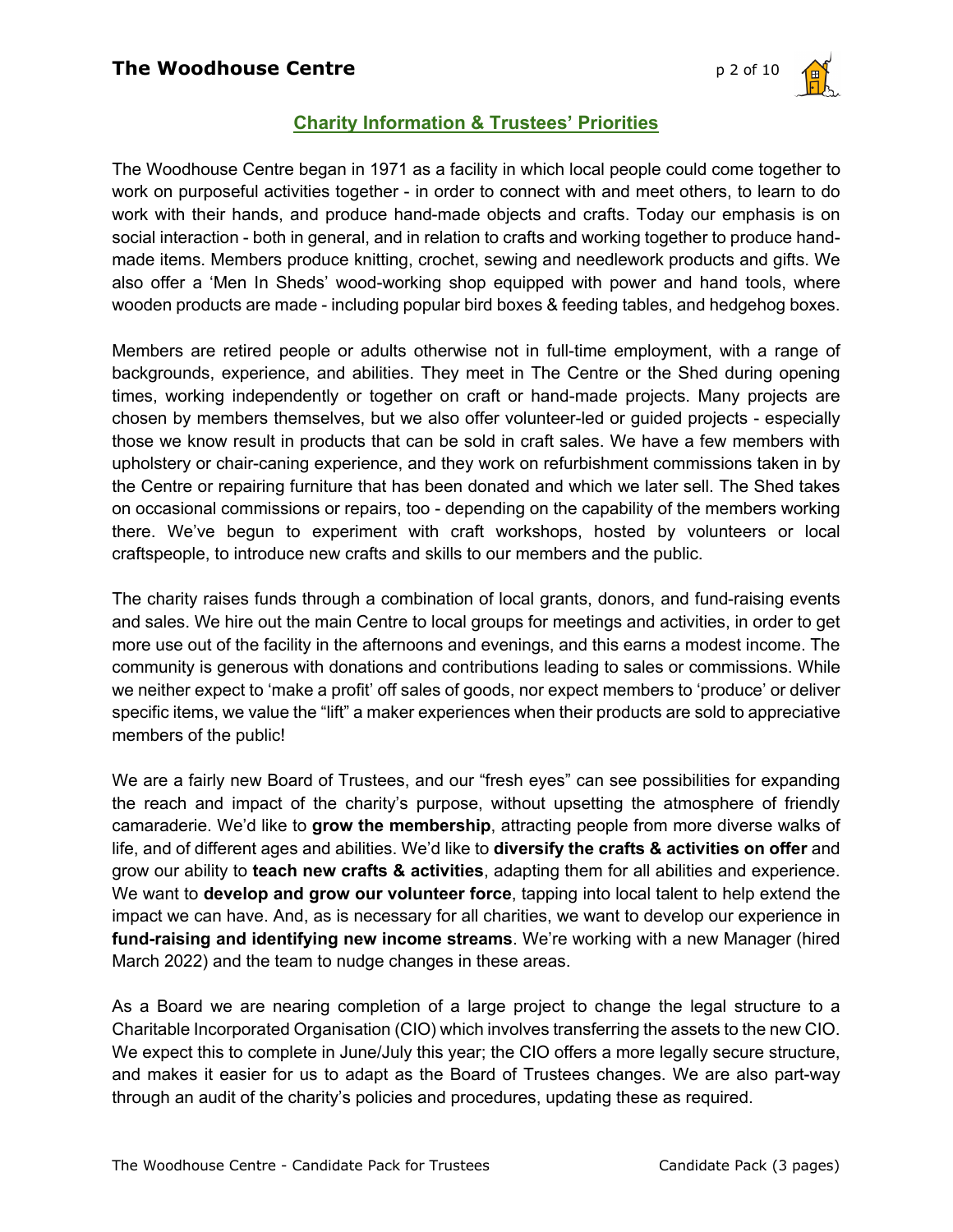

### **Selection process:**

- Applications will be reviewed as they arrive, and provided the application meets general criteria for the role, an interview will be arranged.
- Interviews will be held with 2 current Trustees and are expected to last around 1 hour. Interviews may be held in person (face-to-face) at The Centre, or via video conference online, as agreed with everyone involved.
- There may be a short second interview with a  $3<sup>rd</sup>$  Trustee, but this is likely to be a 30 minute telephone conversation only.
- If selected, the Trustees will contact the candidate's referees for to verify the information put forward in the candidate's application and interview.
- Subject to references, and the candidate's declaration of eligibility and conflicts of interest, a candidate will be invited to join the Board of Trustees.

*NOTE: The Woodhouse Centre is seeking 1 or 2 new Trustees at this time but will consider additional applicants if available.*

### **Selection criteria include:**

- Enthusiasm for voluntary work, the objectives of The Woodhouse Centre, and the groups likely to benefit from the charity's contribution to the local community.
- Experience working as part of a team such as in committees to achieve a shared goal.
- Able to make or input to decisions, or develop proposals leading to decisions, drawing on experience, available information and data, and good independent judgement.
- Strong communicator, with demonstrable emotional intelligence (sometimes called EQ), and evidence of having developed relationships with diverse people and stakeholders.
- Strengths in any (or many) of:
	- Governance and legal aspects of charitable enterprise
	- People management or knowledge of human resources policy and procedures
	- Property law or facilities and asset management
	- Fundraising or writing grant proposals
	- Office technology and systems
- Creative problem-solver, able to find solutions to new problems as they arise; knowledge of how to support people and organisations through change and transition.
- Meets eligibility criteria (as stated in the job description)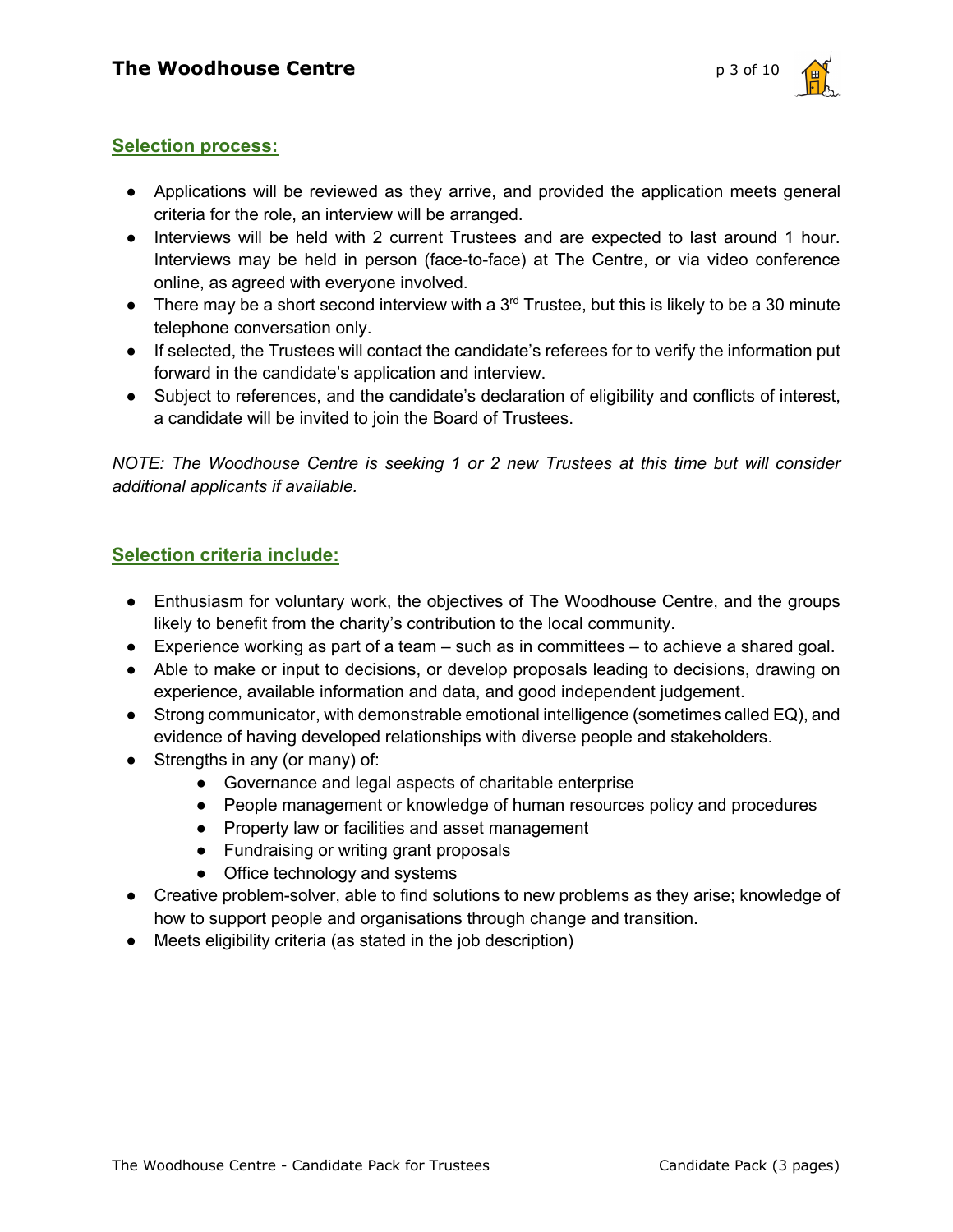

# **JOB DESCRIPTION: TRUSTEE (VOLUNTARY)**

### **About The Woodhouse Centre**

The Woodhouse Centre is a workshop for people living in Oxted and surrounding areas, where men and women participate in a variety of handicraft and woodworking activities. The Centre's cheerful and busy environment inspires creativity, enables productivity, and encourages social companionship.

Members are often retirees or other adults who are not in full-time employment, so the Centre provides purposeful and rewarding work, in a social environment. Products and repaired items are offered for sale to the public, or are prepared in response to specific commissions, raising funds for the Centre.

The Centre includes a 'Men in Sheds' which offers men and women the chance to learn woodwork and use the tools and resources to work on projects at their own pace and in a friendly and inclusive venue.

The Centre is located in Oxted (next to the leisure centre, behind Morrison's), and is open four mornings each week: Mondays – Thursdays,  $09.30 - 12.30$ , while the Men in Sheds is open Monday – Saturday, 09.00 - 17.00.

### **Job Purpose**

Trustees have a strategic leadership role in The Woodhouse Centre (TWC) with ultimate responsibility for directing the affairs of the charity, ensuring that it is solvent, well run and delivering the charitable outcomes for the benefit of the public for which it has been set up. The Trustees are responsible for ensuring that The Woodhouse Centre is run in compliance with all legal and regulatory requirements, particularly in respect of The Charity Commission.

### **Main Responsibilities**

- Ensure that The Woodhouse Centre (TWC) complies with its Constitution, charity law and any other relevant legislation or regulation.
- Providing leadership and direction for The Woodhouse Centre, in particular in pursuit of our Objectives (set out in our Constitution) and the benefits to our members and the local area.
- Supervision and support of staff, including the Centre's Manager. Direct line management of staff is allocated to a Trustee.
- Assisting the Manager with business planning and policy for TWC as appropriate, setting overall policy, defining goals, setting targets and evaluating performance against those targets.
- Taking the lead in any Trustees' activities, or helping others to reach sound decisions, where the Trustee has special knowledge, skills or experience.
- Ensuring that major decisions and policies are made and by Trustees acting collectively, and that those decisions are adopted and policies are implemented.
- Determining/approving the annual budget and monitoring progress against it, including approving the annual reports and accounts. Ensuring financial stability for TWC and the proper investment of TWC's funds.
- Support the Manager in upholding contractual agreements, managing partnerships and relationships with suppliers and customers. Ensuring the leasehold properties and assets of TWC are secured and well managed.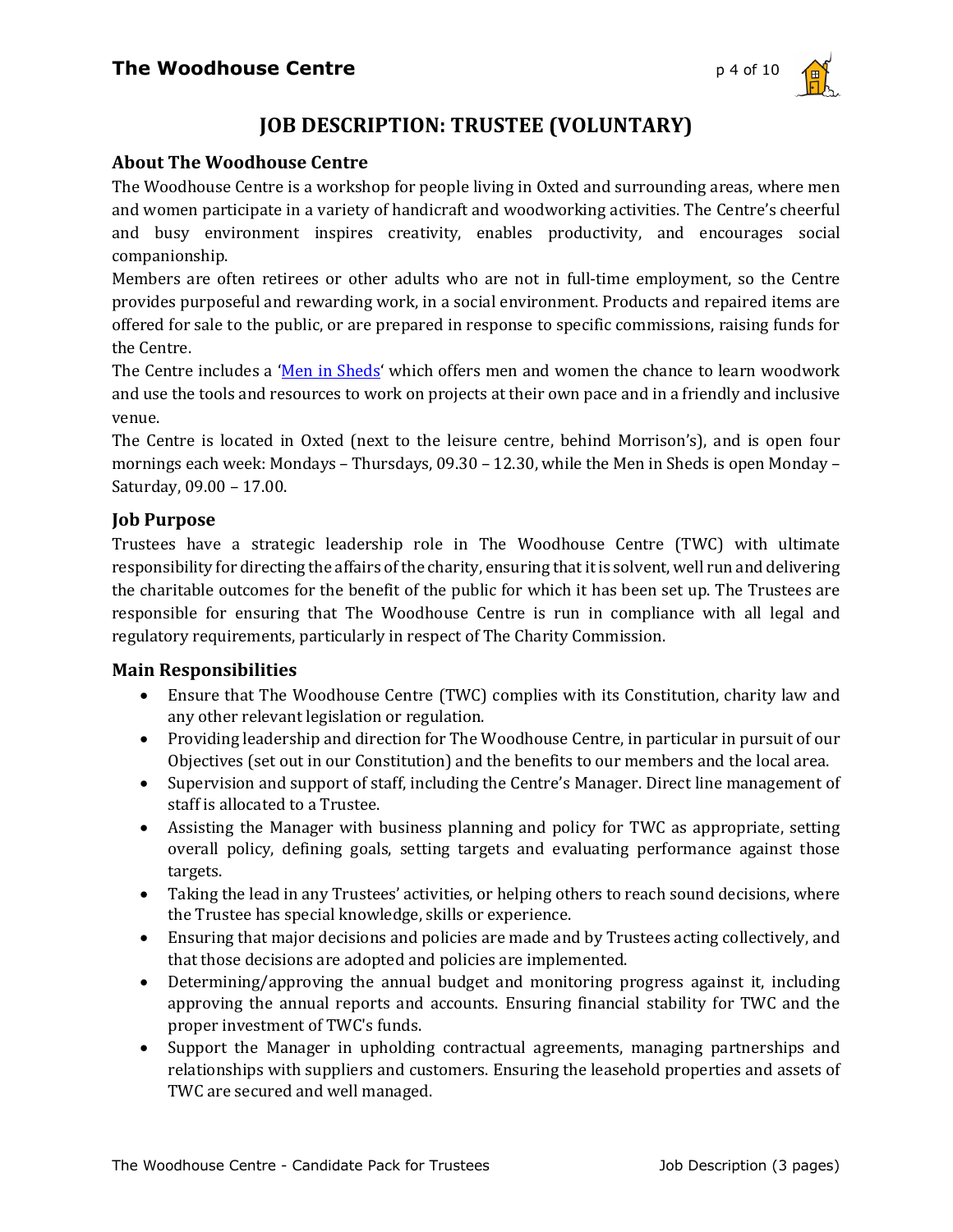# **The Woodhouse Centre p** 5 of 10



- Undertaking an ambassadorial role by representing TWC at appropriate events, meetings or functions as appropriate, and at all times safeguarding the reputation and values of TWC.
- Taking part in recruitment of staff and volunteers as required.

### **Person Specification**

Trustees have a strategic leadership role in The Woodhouse Centre, guiding the charity and its staff to deliver on the Objectives which directly benefit its members and the wider community. Trustees have a responsibility to work together to make collective and sound decisions. As such, Trustees must be:

- Committed to The Woodhouse Centre's Objectives and its strategy for delivering these, and to acting for the benefit of the charity, its members and the community.
- Willing to devote the necessary time and effort to their duties as a Trustee.
- Able to act with integrity, strategic vision and good independent judgement, avoiding conflicts of interest.
- A strong communicator, able to listen, show empathy and consider the views of others, and be willing to speak their mind with tact and diplomacy.
- Aware of the legal responsibilities and liabilities of a trustee
- Able to work effectively as a member of a team, including potentially leading a dedicated project, committee or working groups
- Flexibility and enthusiasm to get involved with the Centre's activities

It would also be beneficial for a Trustee to have:

- Prior experience of committee or trustee work
- A knowledge of the local area and community, and charitable work such as that undertaken by TWC to benefit local vulnerable people
- Awareness of the financial and political pressures that can affect the effective working of the voluntary and community sector
- Experience of working within the voluntary sector
- Knowledge of any of the following specialisms: fund-raising, legal aspects of charitable enterprises, governance, marketing, event management, HR and people management, office technology and systems, media relations, property law or facilities management.

### **Eligibility Criteria**

- You must be at least 16 years old
- You must not be disqualified under the Charities Act for reasons including:
	- $\circ$  You are disqualified as a company director
	- $\circ$  Have an unspent conviction for an offence involving dishonesty or deception (such as fraud)
	- $\circ$  Are an undischarged bankrupt, or have a current composition or arrangement including an individual voluntary arrangement (IVA) with your creditors
	- $\circ$  Have been remove as a trustee of any charity by the Charities Commission (or the court) because of misconduct or mismanagement
	- $\circ$  Are on the sex offenders' register.
- If selected, you will be required to sign a declaration of eligibility, and to declare any potential conflicts of interest.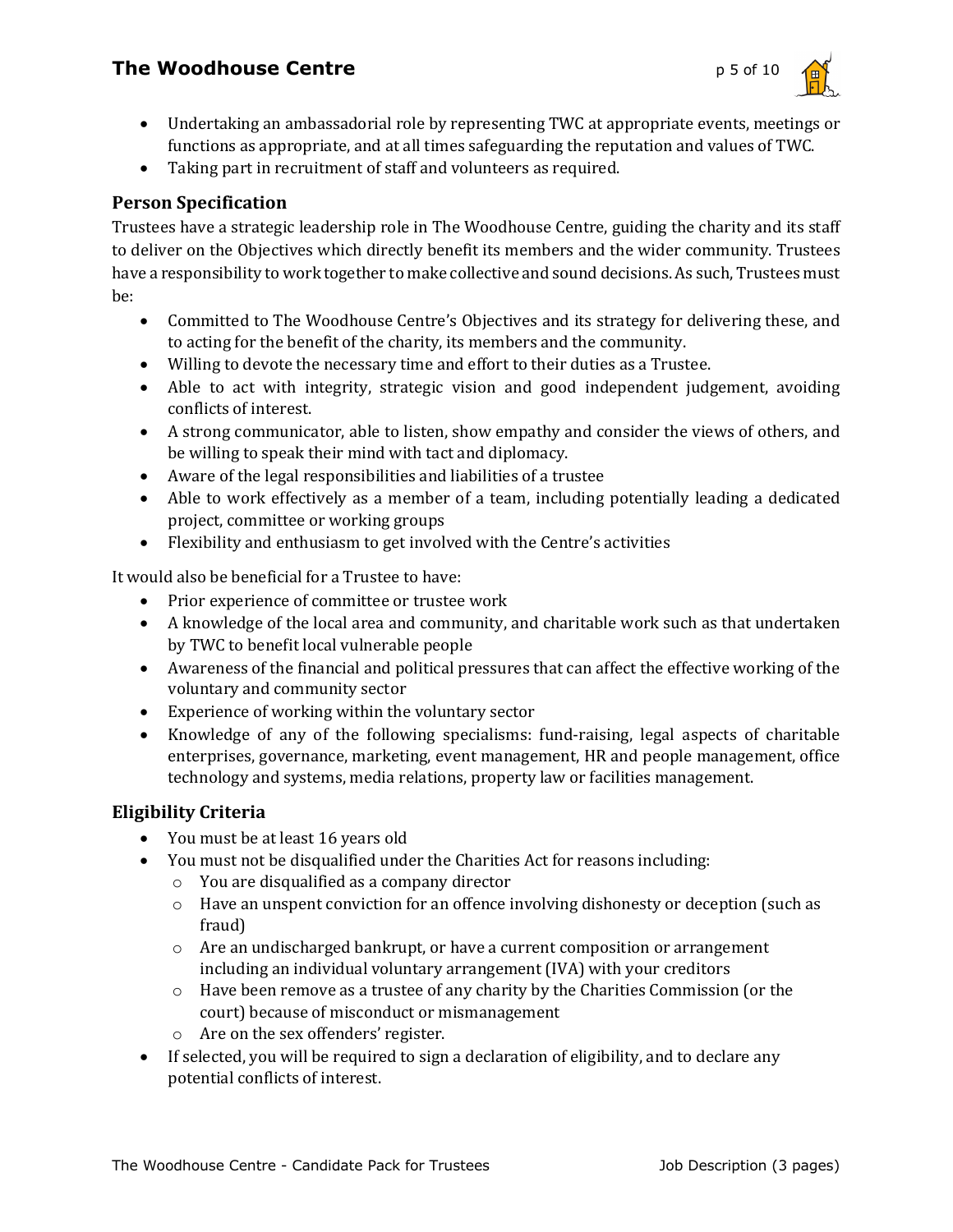# **The Woodhouse Centre photographs p** 6 of 10



### **Time Consideration and What to Expect**

The Board of Trustees meets regularly through the year (usually monthly unless circumstances require this to be altered). As this is a small charity, Trustees provide active support of The Woodhouse Centre's staff and regular activities, which requires ad hoc decision-making (usually via email) outside of Board meetings. Preparation for meetings – including reviewing papers or proposals  $-$  is expected. (As a rough estimate, the time commitment for these matters is approximately 4 hours per month.) Trustees may also take up specific offices, including Chair, Secretary, or Treasurer.

Small projects are managed by Trustees individually or in small groups, including working with the staff and other volunteers of the charity, also outside of Board meetings. The time commitment for Trustees with specific skills and key areas of involvement will vary. Fundraising, Public Relations and other events and activities take place from time to time, and Trustees often contribute to these, either as representatives of the Board, or as 'hands-on' volunteers. (The time commitment for these activities varies and may be up to 1-2 days per month.)

As an illustrative example Trustees may get involved in activities such as the following:

- Review & update a policy (Health & Safety or Data Protection) and related procedures as applied to the day-to-day activity in Men In Sheds or member communications.
- Scheduling volunteers on a rota of upcoming fundraising events in which handmade goods made by members are sold to the public.
- Help to set-up a stall at a local craft fair and sell goods to the public, and explain the purpose of The Woodhouse Centre, perhaps inviting new members to join.
- Attend a local council meeting or another charity to talk about the work done at The Woodhouse Centre, in order to raise the charity's profile, or to invite a partnership with another organization.

|         | <b>Document:</b> Trustee (Voluntary) Job Description | <b>Version:</b> | ົາ 1<br>4.1 |
|---------|------------------------------------------------------|-----------------|-------------|
| Author: | Rebecca Salsbury                                     | Updated:        | 1 May 2022  |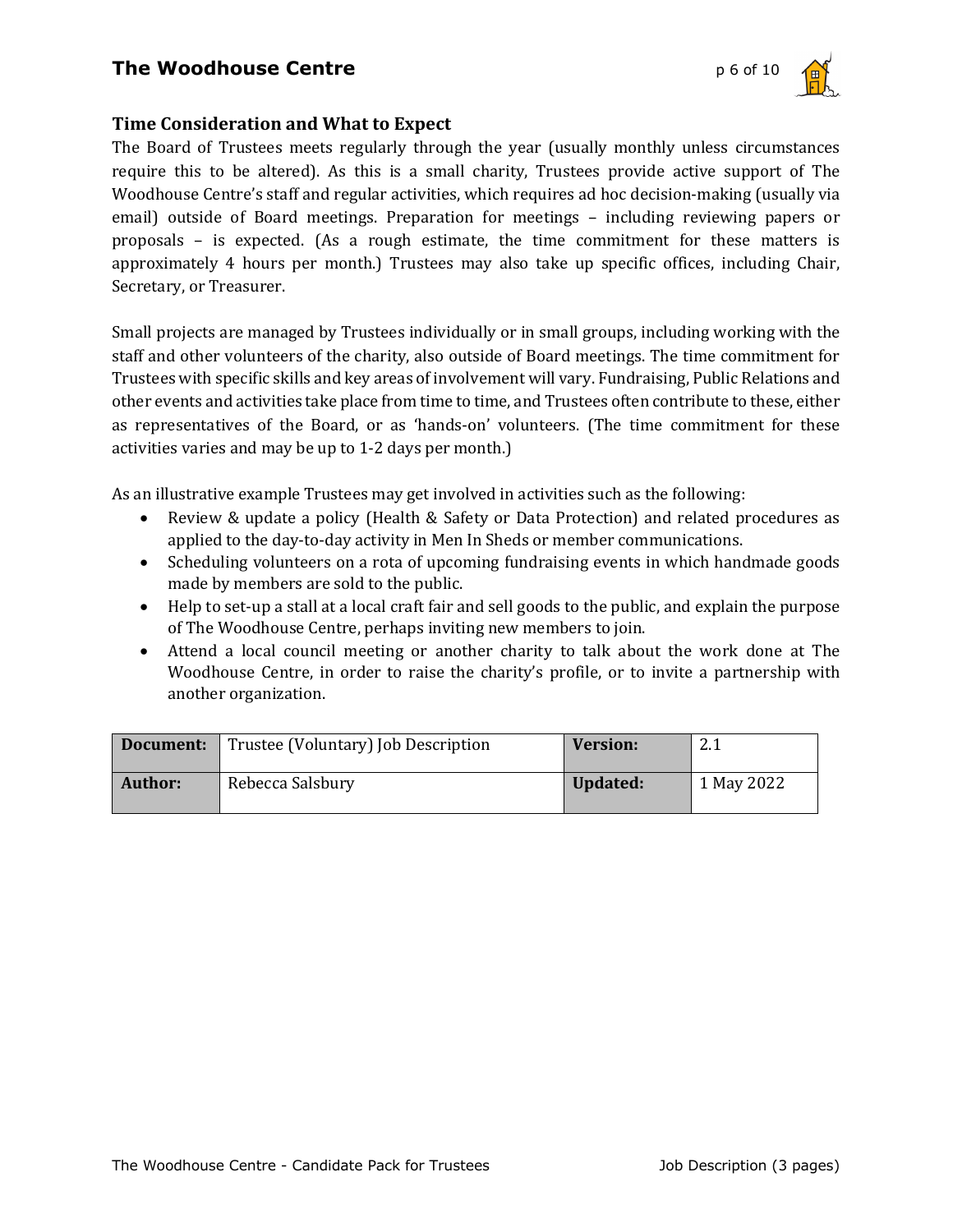

# **TRUSTEE APPLICATION FORM**

| Full (legal) Name         |  |
|---------------------------|--|
| <b>Preferred Name</b>     |  |
| Home Address & Post       |  |
| Code                      |  |
| Tel or Mobile:            |  |
| E-mail                    |  |
| <b>Current Occupation</b> |  |

Please give brief details of your recent employment history (e.g. last 10 years) including dates, employer, positions held. *Alternatively, you may enclose a CV with this application.*

Please describe any voluntary work (can be a Trusteeship, or any other voluntary responsibilities) with other organisations, or any work in the charity or non-profit sector: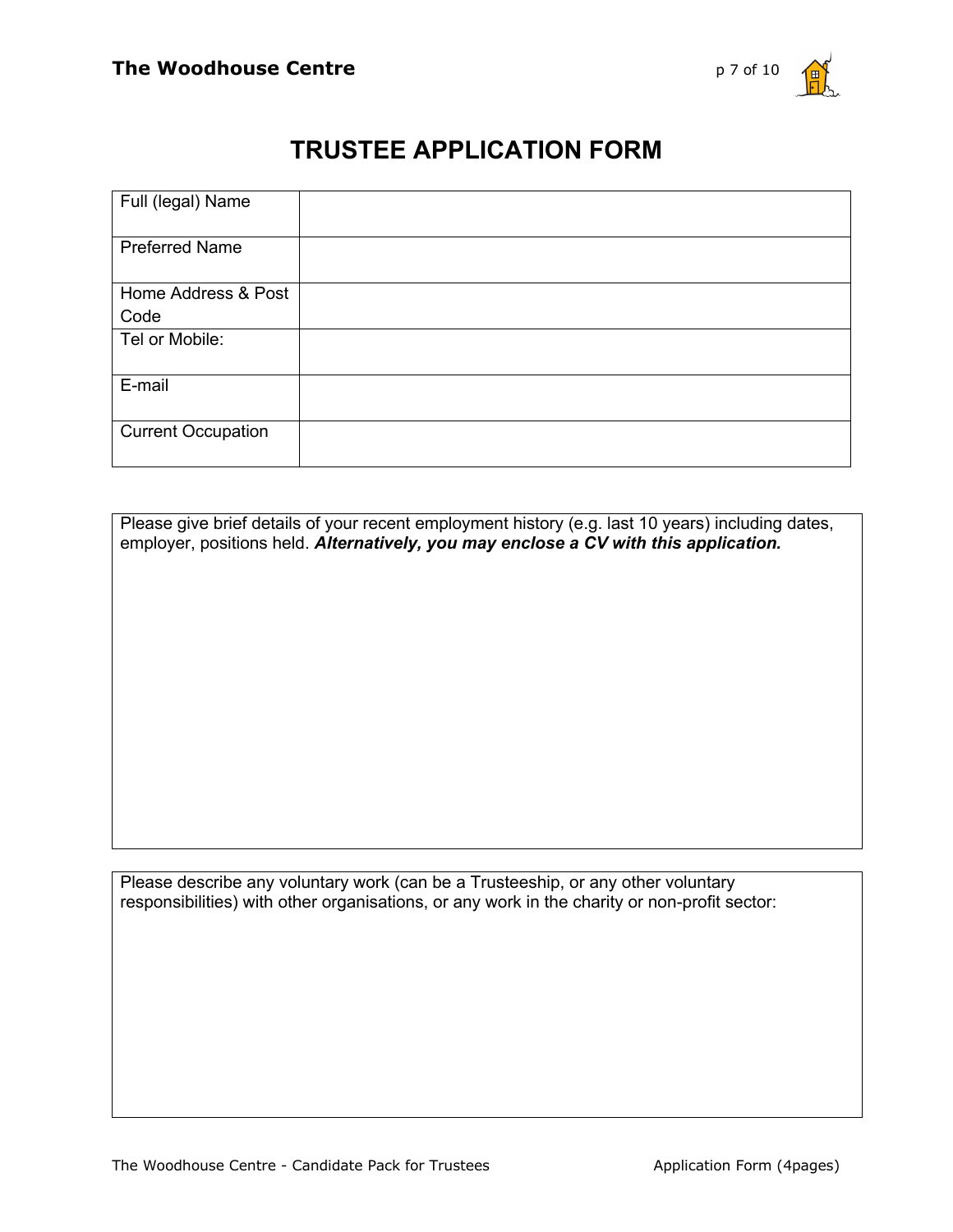

Describe your experience operating as part of a Committee, Board of Directors or other governing body in a paid or voluntary capacity.

Why do you want to become a Trustee of the Woodhouse Centre?

Please declare here any activities you are involved in which might result in a conflict of interests.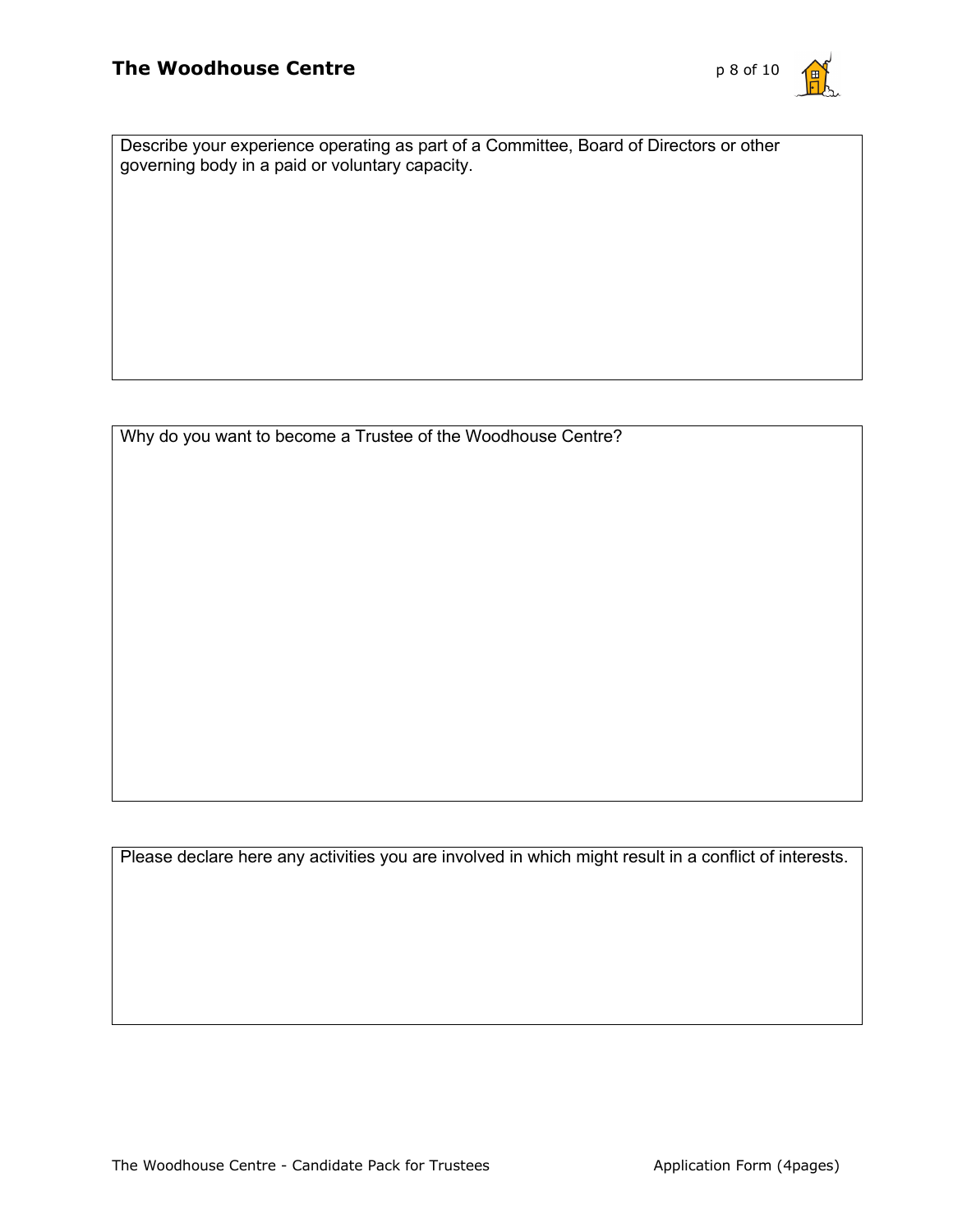

| Please indicate which of the following skills or                       | Experience   | <b>Comments</b> |
|------------------------------------------------------------------------|--------------|-----------------|
| competencies you could bring to the Board?                             | Level 0=None |                 |
|                                                                        | to 5=High    |                 |
| Accounting / Finance                                                   |              |                 |
| <b>Advice provision</b>                                                |              |                 |
| Business & strategic planning                                          |              |                 |
| <b>Conflict resolution</b>                                             |              |                 |
| Disability / vulnerable adults issues                                  |              |                 |
| <b>Education and training</b>                                          |              |                 |
| Equal opportunities & diversity                                        |              |                 |
| Event organisation                                                     |              |                 |
| Fundraising & sponsorship                                              |              |                 |
| Governance & regulation                                                |              |                 |
| Health & safety                                                        |              |                 |
| Human Resources policy & procedure                                     |              |                 |
| IT or office computing                                                 |              |                 |
| Interviewing                                                           |              |                 |
| Knowledge of local community                                           |              |                 |
| Knowledge of voluntary sector                                          |              |                 |
| Managing premises / facilities                                         |              |                 |
| Legal                                                                  |              |                 |
| Marketing & PR                                                         |              |                 |
| Mentoring                                                              |              |                 |
| Monitoring & evaluation                                                |              |                 |
| Networking                                                             |              |                 |
| Partnership working                                                    |              |                 |
| People management / line management                                    |              |                 |
| Policy & research                                                      |              |                 |
| Project management                                                     |              |                 |
| Risk management                                                        |              |                 |
| Volunteer management                                                   |              |                 |
| Any other relevant skills that you think may support your application: |              |                 |
|                                                                        |              |                 |
|                                                                        |              |                 |
|                                                                        |              |                 |
|                                                                        |              |                 |